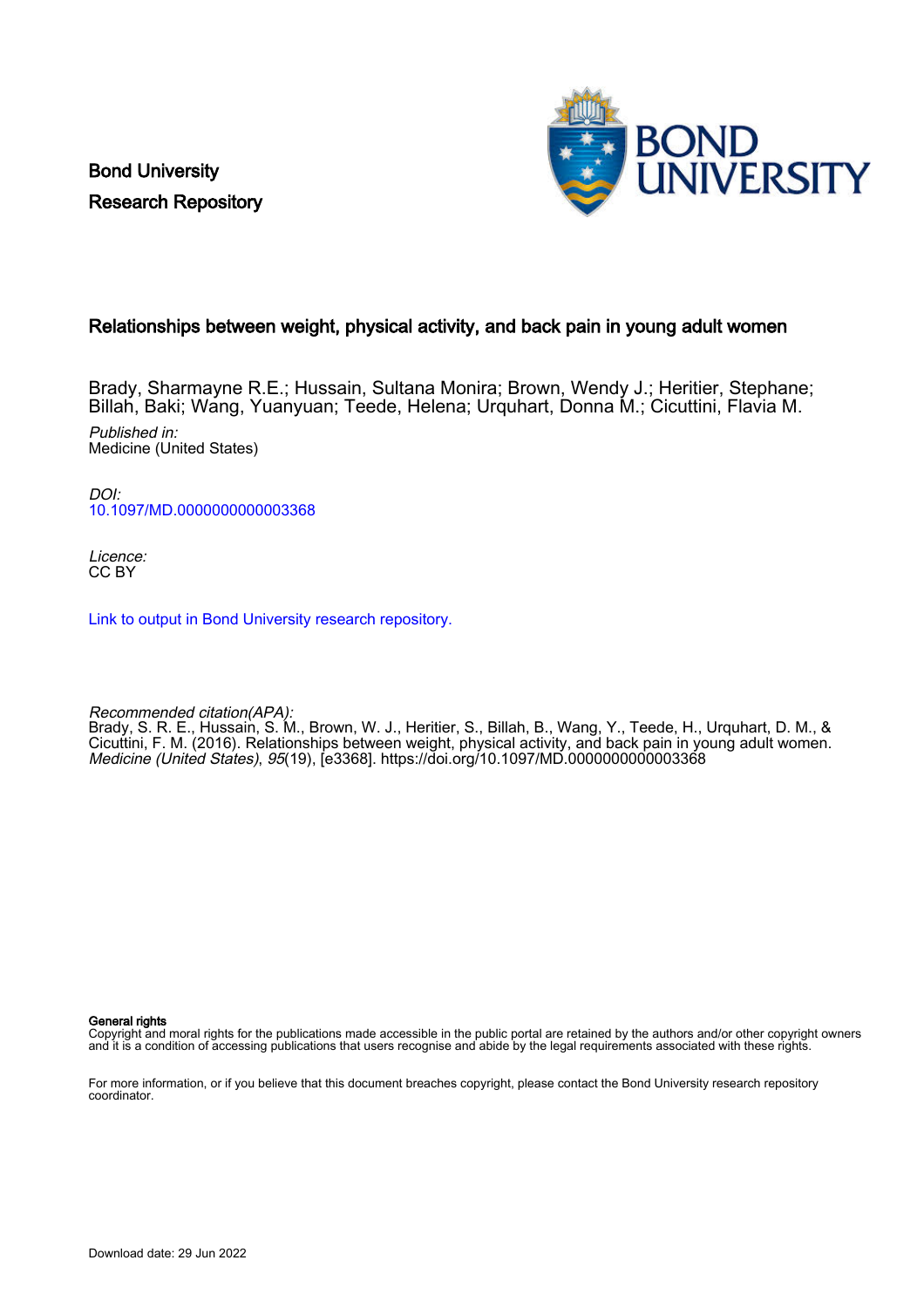# **OPEN**

# Relationships Between Weight, Physical Activity, and Back Pain in Young Adult Women

Sharmayne R.E. Brady, MBBS, BMedSc, FRACP, Sultana Monira Hussain, MBBS, MPH, PhD, Wendy J. Brown, BSc, GDipPhysEd, MSc, PhD, FASMF, FACSM, Stephane Heritier, BSc, MSc, MBA, PhD, Baki Billah, BSc, MSc, MAS, PhD, Yuanyuan Wang, MBBS, MMed, MD, PhD, Helena Teede, MBBS, FRACP, PhD, Donna M. Urquhart, BPhysio, PhD, and Flavia M. Cicuttini, MBBS, PhD, MSc DLSHTM, FRACP, FAFPHM

Abstract: Back pain causes enormous financial and disability burden worldwide, which could potentially be reduced by understanding its determinants to develop effective prevention strategies. Our aim was to identify whether modifiable risk factors, weight and physical activity, are predictive of back pain in young adult women.

Women born between 1973 and 1978 were randomly selected from the national health insurance scheme database to participate in The Australian Longitudinal Study of Women's Health. Self-reported data on back pain in the last 12 months, weight, height, age, education status,

- Correspondence: Professor Flavia Cicuttini, Department of Epidemiology and Preventive Medicine, School of Public Health and Preventive Medicine, Monash University, Alfred Hospital, Melbourne, Victoria 3004, Australia (e-mail: flavia.cicuttini@monash.edu).
- SREB had full access to all of the data in the study and takes responsibility for the integrity of the data and the accuracy of the data analysis. SREB was also responsible for writing and editing the manuscript. SMH assisted in data analysis, editing, and review of manuscript. WJB was responsible for data collection and acquisition, contributed to study conception and the analysis plan, provided editing assistance and review of the manuscript. SH and BB assisted with statistical analysis and editing of the manuscript. YW assisted with editing and review of manuscript. HT contributed to study conception, provided editing assistance and review of the manuscript. DMU provided editing assistance and review of the manuscript. FMC contributed to study conception, data analysis, editing, and review of manuscript. All authors gave final approval of the submitted version of the manuscript. SREB is supported by a National Health and Medical Research Council (NHMRC) Clinical Postgraduate Research scholarship (No. 1074979). SMH is the recipient of the AFA-ARA Heald fellowship funded by Arthritis Australia foundation. HT is supported by an NHMRC Practitioner Fellowship 1942516. YW and DMU are the recipients of NHMRC Career Development Fellowships (Clinical Level 1 No. 1065464 and Clinical Level 1 No. 1011975, respectively).
- Research on which this article is based was conducted as part of the Australian Longitudinal Study on Women's Health, the University of Newcastle and the University of Queensland.

The authors report no conflicts of interest.

This is an open access article distributed under the Creative Commons Attribution License 4.0, which permits unrestricted use, distribution, and reproduction in any medium, provided the original work is properly cited. ISSN: 0025-7974

DOI: [10.1097/MD.0000000000003368](http://dx.doi.org/10.1097/MD.0000000000003368)

physical activity, and depression were collected in 2000, 2003, 2006, 2009, and 2012. In 2000, 9688 women completed the questionnaire and 83% completed follow-up 12 years later.

At baseline, median age was 24.6 years and 41% had self-reported back pain. For every 5 kg higher weight at baseline, there was a 5% (95% confidence interval [CI]  $4\% - 6\%$ ) increased risk of back pain over the next 12 years. Higher weight at each survey also predicted back pain risk 3 years later ( $P < 0.001$ ). The effects of weight on back pain were most significant in those with BMI  $\geq$ 25 kg/m<sup>2</sup> and were observed at all levels of physical activity. Inadequate physical activity and depression were independent predictors of back pain over the following 12 years (both  $P < 0.001$ ), after adjusting for age, weight, height, and education status.

Back pain is common in community-based young adult women. Higher weight, inadequate levels of physical activity, and depression were all independent predictors of back pain over the following decade. Furthermore, the adverse effects of weight on back pain were not mitigated by physical activity. Our findings highlight the role of both higher weight and physical inactivity in back pain among young women and suggest potential opportunities for future prevention.

(Medicine 95(19):e3368)

Abbreviations: ALSWH = Australian Longitudinal Study of Women's Health, BMI = Body mass index, GEE = Generalized estimating equations, MET = Metabolic Equivalent, WHO = World Health Organization.

# INTRODUCTION

**B** ack pain is a major global health problem, causing greater disability worldwide than any other condition.<sup>1</sup> The total costs of back pain in the United States of America have been estimated to exceed \$100 billion USD per year, with much of these costs being attributed to indirect costs, such as lost wages and reduced productivity.<sup>2</sup> Not only is back pain associated with significant economic burden<sup>3</sup> and major disability, but therapeutic options also have limited efficacy.<sup>4</sup> Hence, clarifying predictors of back pain is important to optimize preventive strategies. Furthermore, as previous episodes of back pain are predictive of future recurrence,<sup>5,6</sup> understanding risk factors associated with back pain in early adulthood is particularly important.

There is a lack of scientific consensus about the root causes of back pain, and there is poor correlation between back pain and spinal imaging.<sup>7</sup> There are several potential risk factors for back pain that have been previously

Editor: Ediriweera Desapriya.

Received: January 25, 2016; revised: March 17, 2016; accepted: March 21, 2016.

From the Department of Epidemiology and Preventive Medicine, School of Public Health and Preventive Medicine, Monash University, Melbourne, Victoria (SREB, SMH, SH, BB, YW, DMU, FMC); School of Human Movement and Nutrition Sciences, University of Queensland, St. Lucia, Queensland (WJB); Monash Center for Health Research and Implementation, School of Public Health and Preventive Medicine, Monash University (HT); and Diabetes and Vascular Medicine Unit, Monash Health, Melbourne, Victoria, Australia (HT).

Copyright © 2016 Wolters Kluwer Health, Inc. All rights reserved.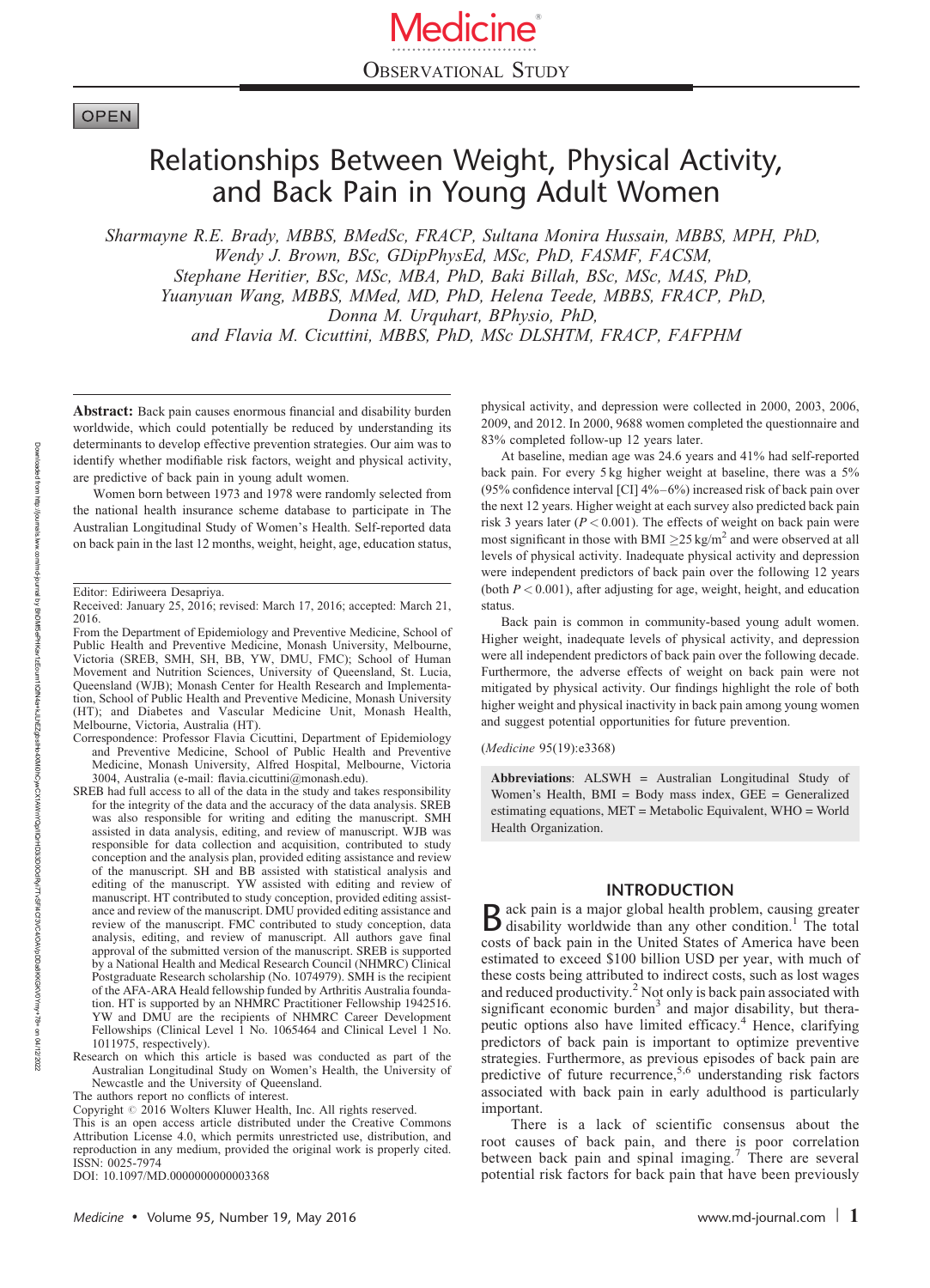described, including female sex, white ethnicity, age, and psychological factors.<sup>8</sup> Not only are women in many studies more likely to suffer from back pain,  $9-11$  they also have been reported to utilize health care to a greater extent than men.12,13 However, few studies in younger women have addressed potentially modifiable risk factors for back pain, such as obesity and physical activity. In a prospective study of the 1958 British birth cohort, self-reported obesity in women at age 23 increased the incidence of back pain 10 years later (adjusted odds ratio [OR] 1.78).<sup>14</sup> However, in a subsequent article based on this cohort, obesity was not a risk factor for incident back pain from 32 to 33 years of age.<sup>15</sup> Other cohort studies of young adolescent twins<sup>16</sup> and young adults without back pain<sup>17</sup> have shown either no or minimal association between overweight or obesity and nonspecific back pain several years later. Similarly, in recent metaanalyses, although cross-sectional studies have reported associations between obesity and back pain, there is a lack of longitudinal data to support a temporal relationship.<sup>18,19</sup> Physical activity may also have a role in back pain, but to date,

prospective studies examining its relationship with back pain have yielded inconsistent results<sup>17,20</sup> with none addressing this question in young community-based women in systematic<br>reviews.<sup>21,22</sup>

Thus, the aim of this study was to determine whether weight and physical activity predict future back pain in young women over a 12-year period, in a large population-based cohort study.

# METHODS

## **Participants**

The Australian Longitudinal Study of Women's Health (ALSWH) first collected mailed survey data from 3 age cohorts of Australian women in 1996 (young women 1973–1978; middle-aged women 1946–1951; older women 1921–1926). Participants were randomly selected from the national health insurance scheme (Medicare) database (which includes most permanent residents of Australia) with intentional oversampling from rural and remote areas.<sup>23,24</sup> The women in each cohort have completed surveys at 3-year intervals since 2000. The surveys included questions about a diverse range of issues including health behaviors, health service use, and physical and mental health, as well as social and demographic factors. The young cohort, born between 1973 and 1978, was surveyed in 1996, 2000, 2003, 2006, 2009, and 2012. The present study analyzed data collected from the second survey in year 2000 (because important variables were available in this survey that were not included in the 1996 survey) through to the sixth survey in 2012. Figure 1 shows the numbers and proportions of women who answered a specific question on back pain. Further details of the methods used and sample characteristics have<br>been reported elsewhere<sup>23,24</sup> and are available on the ALSWH website ([www.alswh.org.au\)](http://www.alswh.org.au/). Women who were identified as being currently pregnant at the time of any of the 5 surveys  $(n = 3010)$  were excluded from this longitudinal analysis. The Human Research Ethics Committees of the University of Newcastle and the University of Queensland approved the study methods. Written informed consent was obtained from all participants.

## Back Pain

At each survey, women were asked ''In the last 12 months have you had back pain?'' They were asked to circle one



FIGURE 1. Numbers of women who answered the back pain question at each survey from 2000 to 2012.

response, which related to the frequency of their back pain: "never," "rarely," "sometimes," or "often." They were also asked ''Did you seek help for this problem?'' Participants were asked to circle either ''Yes'' or ''No.'' Those who responded "never" or "rarely" having back pain were categorized as "no back pain,'' whereas those who responded ''sometimes'' or ''often'' were categorized as ''back pain.''

### **Obesity**

Body mass index (BMI) was calculated at each survey from self-reported height and weight and classified as underweight or healthy weight (BMI <25 kg/m<sup>2</sup>), overweight (BMI  $25.0 - \langle 30 \text{ kg/m}^2 \rangle$ , or obese (BMI  $\geq 30 \text{ kg/m}^2$ ) using the World Health Organization (WHO) criteria. Self-reported weight and height have been shown to be reasonably accurate for the assessment of BMI in a middle-aged female population.<sup>2</sup>

# Physical Activity

Physical activity was assessed at all surveys using questions developed for the national surveillance of physical activity in Australia.<sup>26</sup> Metabolic equivalent (MET) is a term used to characterize the level of exercise intensity, wherein a single MET is equivalent to the energy utilized by the body at rest. Frequency and duration of brisk walking, and moderate-intensity and vigorous activity were used to calculate total physical activity in MET minutes per week. Physical activity was categorized based on total MET minutes per week (none  $[<]40]$ ; low [40–<600]; moderate [600–<1200]; or high [ $\geq$ 1200)].<sup>26</sup> Inadequate physical activity was determined to be  $<600$  METminutes per week, the equivalent of 150 minutes per week of moderate-intensity physical activity, as per the Australian and US guidelines for women. $27-29$ 

#### **Demographics**

Low education status was classified at each survey as having either ''no formal qualifications'' or ''School Certificate (year 10 or equivalent).'' Employment status was defined in response to the question ''In the last week, how much time in total did you spend doing the following things?'' Women were classified as either being ''in paid work'' (ie, full time, part time, or casual paid work), or ''not in paid work'' (ie, studying, work without pay, unpaid voluntary work, unable to work, home duties, active leisure, passive leisure). Those in paid work were categorized as ''working one to 34 hours per week in paid work'' or ''working 35 hours or greater per week in paid work.'' The presence or absence of depression was identified by the question ''Have you ever been told by a doctor that you have depression (not postnatal)?''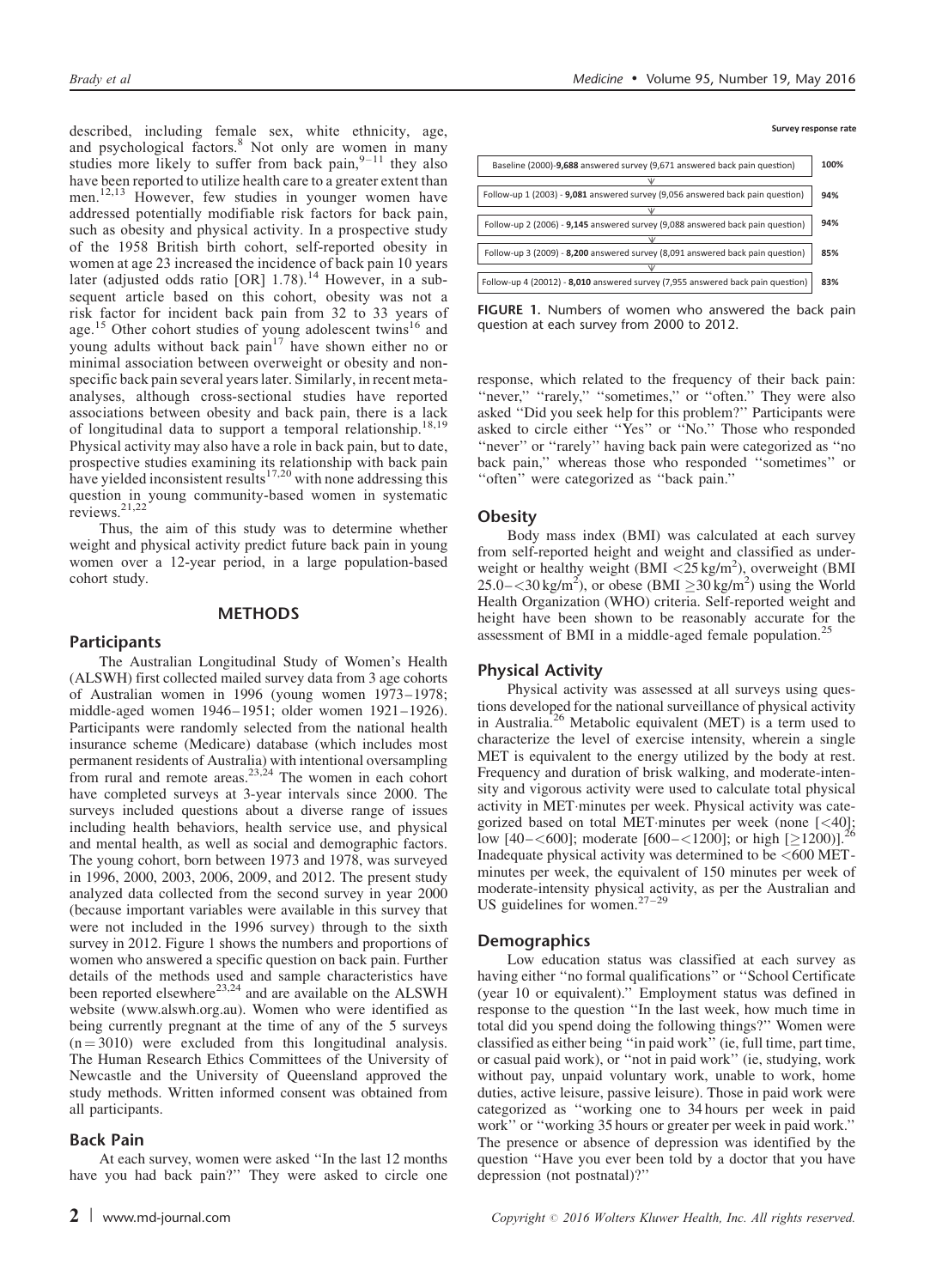## Statistical Analysis

 $\chi^2$  tests were used to compare categorical variables in women with and without back pain. Independent samples  $t$  tests were used to examine the differences in continuous variables across 2 groups. In multivariate analyses, we included variables if the relationship between the variable and the outcome was trending toward significance ( $P \le 0.1$ ), or the variable was clinically significant. Since both education and workforce status were highly correlated with each other, we adjusted for education, not workforce status, in all multivariate analyses. Generalized estimating equations (GEEs) were used with logit link and exchangeable correlation structure to evaluate the associations between risk factors such as weight, depression, education, age, and physical activity at baseline with the risk of back pain during the 12-year follow-up period. Time lag analyses were also conducted using repeated measurements of the above risk factors at each survey and back pain reported 1 survey (approximately 3 years) later.  $30,31$  All analyses, including interaction testing, were performed using 2-sided tests and a significance level of  $\leq 5\%$  was considered statistically significant. All analyses were performed using Stata SE version 13.0 (StataCorp, College Station, TX).

# RESULTS

In 2000, 9688 women took part in the study. Their median age was 24.6 years (range 20.6–28.6 years). After 12 years, 83% of these women completed the 2012 survey (Figure 1). There were no differences in age, BMI, or back pain prevalence between those who completed only the baseline survey and those who completed all follow-up surveys  $(n = 5220)$  (24.6 vs 24.6 years, 23.9 vs 23.7 kg/m<sup>2</sup>, 40.7 vs 39.8%, respectively). The proportions who reported depression (11.6 vs 11.2%), low education status (11.3 vs 7.9%), and participation in inadequate levels of physical activity (76.2 vs 76.6%) were also similar in these 2 groups. The proportions of women with back pain at each of the 5 surveys (excluding those currently pregnant at the time of each survey) are shown in Figure 2. Back pain was common; 41% of the cohort reported having back pain ''sometimes'' or ''often'' at baseline, and this increased to 50% by the final survey (Figure 2). Median weight gain across the 12-year study period was 6 kg (interquartile range 11).



FIGURE 2. Proportion of women with back pain at each survey (excluding those women currently pregnant at the time of each survey).

Baseline characteristics of the sample (excluding women who were pregnant at that time) are shown in Table 1. Those with back pain tended to be somewhat older, heavier, were more likely to have been diagnosed with depression, more likely to be unemployed, and doing inadequate levels of physical activity than those without back pain. Almost 40% of women with back pain reported seeking help for the condition at the baseline survey.

Predictors of future back pain risk are presented in Table 2. Data from women who were pregnant at the time of any of the 5 surveys were excluded from these analyses. In univariate models, baseline age, weight, inadequate physical activity, and depression were associated with back pain over the following 12 years. In multivariate models, for every 5-kg higher weight at baseline, there was a 5% increased risk of back pain during the following 12 years, after adjustment for age, height, education status, physical activity, and depression. Inadequate level of physical activity and diagnosis with depression at baseline were independently associated with a 14% and 17% increased risk of back pain over the following decade, respectively, after adjustment for the remaining variables shown in Table 2 ( $P < 0.001$ ).

When time lag analyses were performed (Table 2), for every 5-kg higher weight, there was a 3% increased risk of back pain 3 years later, after adjusting for age, height, education status, physical activity, and depression at the time of back pain (OR 1.03, 95% confidence interval [CI]  $1.02-1.04$ ,  $P < 0.001$ ). A diagnosis of depression was associated with a 19% increased risk of back pain 3 years later, after adjustment for age, weight, height, physical activity, and education status ( $P < 0.001$ ). The effect of inadequate physical activity and low education on back pain Risk 3 years later did not reach statistical significance. Higher age was associated with an increased risk of back pain 3 years later and over the following decade  $(P < 0.001)$ .

Relationships between weight and back pain in the 3-year time lagged models, stratified by physical activity level at the time of reporting back pain, are shown in Table 3. There were no differences in the weight–back pain relationship for different levels of physical activity. Tests for interaction between weight and physical activity on the risk of back pain did not reach statistical significance.

When the sample was stratified by BMI  $\left( \frac{25 \text{ kg/m}^2}{25 \text{ kg/m}^2} \right)$  $\geq$ 25 kg/m<sup>2</sup>), the effects of weight on back pain were observed in those with BMI  $\geq$ 25 kg/m<sup>2</sup>, with a trend in those with BMI  $\langle 25 \text{ kg/m}^2$ . For those with BMI  $\geq 25 \text{ kg/m}^2$ , for every 5-kg higher weight, there was a 4% increase in the risk of back pain, after adjusting for age, height, education, physical activity, and depression (OR 1.04, 95% CI 1.02–1.05,  $P < 0.001$ ). For those with a BMI of  $\langle 25 \text{ kg/m}^2$ , for every 5-kg higher weight, there was a trend toward a 3% increase in the risk of back pain over the following decade, after adjusting for the above confounders (OR 1.03, 95% CI 1.00–1.06,  $P = 0.072$ ).

#### **DISCUSSION**

In this large community-based cohort of young adult women studied from their mid-20s, to mid-30s, self-reported back pain was common, with 41% reporting back pain at baseline and 50% 12 years later. Self-reported back pain was associated with greater help-seeking behavior and reduced participation in paid work. Higher weight, age, inadequate levels of physical activity, and depression at baseline were all independent predictors of future back pain over the following decade. Higher weight in young women also predicted the risk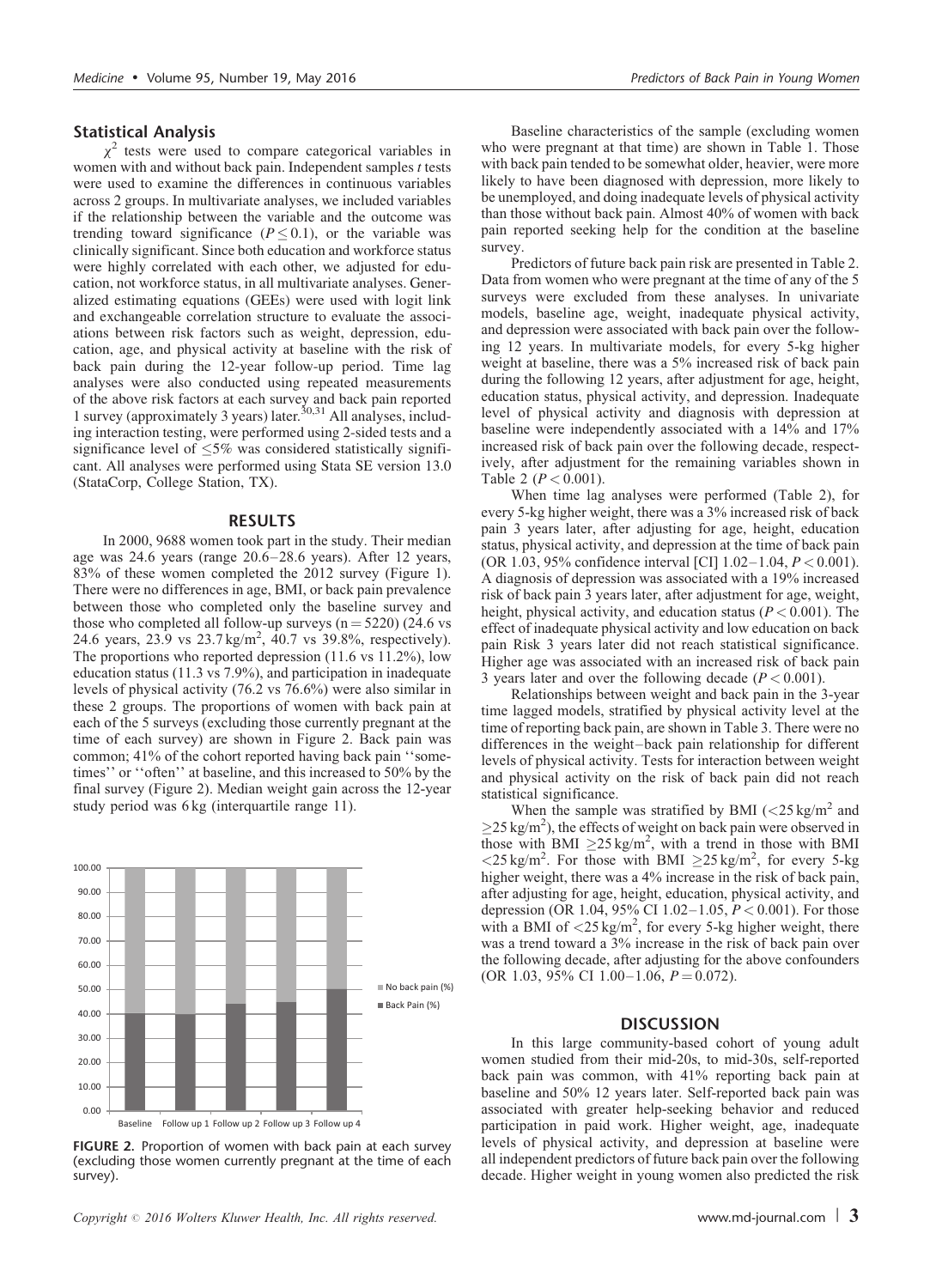|                                                           | No Back Pain | <b>Back Pain</b> | $\boldsymbol{P}$ |
|-----------------------------------------------------------|--------------|------------------|------------------|
| Total number of participants, $n$ (%)                     | 5417 (59.5)  | 3688 (40.5)      |                  |
| Age, $y$ , mean $(SD)$                                    | 24.5(1.5)    | 24.6(1.5)        | 0.008            |
| Weight, kg, mean (SD)                                     | 65.2(13.9)   | 66.3(15.0)       | < 0.001          |
| BMI, $\text{kg/m}^2$ , mean (SD)                          | 23.7(4.8)    | 24.1(5.2)        | < 0.001          |
| BMI <25 kg/m <sup>2</sup> , n $(\% )$                     | 3636 (70.7)  | 2373 (68.1)      | 0.003            |
| Overweight (BMI $25 - <30 \text{ kg/m}^2$ ), n (%)        | 1005(19.6)   | 697(20.0)        |                  |
| Obese (BMI $>30 \text{ kg/m}^2$ ), n (%)                  | 500 (9.7)    | 414 (11.9)       |                  |
| Diagnosed with depression, $n$ $\left(\frac{9}{0}\right)$ | 549 (10.2)   | 517 (14.2)       | < 0.001          |
| Low education status (Year 10 or below), $n$ (%)          | 534 (10.2)   | 400 (11.3)       | 0.084            |
| Physical activity (MET.min/wk), $n$ (%)                   |              |                  |                  |
| None $(40)$                                               | 246(4.7)     | 198(5.5)         | 0.003            |
| Low $(>40, <600)$                                         | 926 (17.7)   | 681 (18.9)       |                  |
| Moderate $($ >600, <1200)                                 | 1103(21.0)   | 653 (18.2)       |                  |
| High $(>1200)$                                            | 2969 (56.6)  | 2064 (57.4)      |                  |
| Inadequate physical activity $(<600$ ), n $(\%)$          | 1172 (22.4)  | 879 (24.4)       | 0.022            |
| Employment status, $n$ (%)                                |              |                  |                  |
| Not in paid work                                          | 848 (15.7)   | 725 (19.7)       | < 0.001          |
| Working <35 h/wk                                          | 1633(30.2)   | 1055(28.7)       |                  |
| Working $>35$ h/wk                                        | 2922 (54.1)  | 1900 (51.6)      |                  |
| Proportion seeking help for back pain, $n$ (%)            | 185(3.4)     | 1408 (38.2)      | < 0.001          |

# **TABLE 1.** Characteristics of the Study Population at Baseline (n  $=$  9105)

Results exclude women who were currently pregnant at the time of the baseline survey  $(n = 487)$ . BMI = Body mass index, MET = Metabolic equivalent,  $SD = Standard deviation$ .

of back pain 3 years later, with the deleterious effects of weight being similar regardless of physical activity level. This suggests that young women may not be able to mitigate weight-related back pain by undertaking physical activity, without addressing weight.

The 12-month prevalence of self-reported back pain was 41% in this young Australian female population. This is generally consistent with other population-based studies from developed countries,  $32-34$  although few studies have specifically examined young adult women. In a study of 2667 adults from 136 general practitioner registers in Britain (including 378 women aged between 20 and 29 years), Walsh et al<sup>32</sup> reported the prevalence of back pain as 27%, whereas another population-based UK study found that the 12-month prevalence of back pain for women aged between 25 and 34 years was 35%.<sup>33</sup> Similarly, in a large population-based Danish twin study,

| <b>TABLE 2.</b> Risk Factors for Back Pain Over 12 Years (Concurrent GEE Models) |                                                     |         |                                                       |                  |  |  |  |
|----------------------------------------------------------------------------------|-----------------------------------------------------|---------|-------------------------------------------------------|------------------|--|--|--|
|                                                                                  | <b>Univariate Odds Ratio</b><br>$(95\% \text{ CI})$ | P       | <b>Multivariate Odds Ratio</b><br>$(95\% \text{ CI})$ | $\boldsymbol{P}$ |  |  |  |
| Concurrent GEE models using risk factors                                         |                                                     |         |                                                       |                  |  |  |  |
| from baseline survey                                                             |                                                     |         |                                                       |                  |  |  |  |
| Age (per 5-year increase) at baseline                                            | $1.19(1.17-1.22)$                                   | < 0.001 | $1.15$ $(1.12-1.18)^{*}$                              | < 0.001          |  |  |  |
| Weight (per 5 kg) at baseline                                                    | $1.06(1.06-1.07)$                                   | < 0.001 | $1.05$ $(1.04-1.06)^{*}$                              | < 0.001          |  |  |  |
| Inadequate physical activity at baseline                                         | $1.17(1.11-1.24)$                                   | < 0.001 | $1.14$ $(1.08-1.21)^{*}$                              | < 0.001          |  |  |  |
| Depression at baseline                                                           | $1.24(1.16-1.32)$                                   | < 0.001 | $1.17 (1.10 - 1.26)^{*}$                              | < 0.001          |  |  |  |
| Low education at baseline                                                        | $1.07(0.98-1.17)$                                   | 0.152   | $1.09(0.98-1.20)^{*}$                                 | 0.106            |  |  |  |
| Concurrent GEE models using time lag analysis                                    |                                                     |         |                                                       |                  |  |  |  |
| Age (per 5-year increase) 1 survey before back pain                              | $1.01(1.01-1.02)$                                   | < 0.001 | $1.01 (1.01 - 1.02)^{\dagger}$                        | < 0.001          |  |  |  |
| Weight (per 5 kg) 1 survey before back pain                                      | $1.03(1.02 - 1.04)$                                 | < 0.001 | $1.03$ $(1.02 - 1.04)^{\dagger}$                      | < 0.001          |  |  |  |
| Inadequate physical activity 1 survey before back pain                           | $1.02(0.97-1.08)$                                   | 0.415   | $1.02 (0.97 - 1.09)^{\dagger}$                        | 0.430            |  |  |  |
| Depression one survey before back pain                                           | $1.21(1.13-1.29)$                                   | < 0.001 | $1.19(1.11-1.29)^{t}$                                 | < 0.001          |  |  |  |
| Low education 1 survey before back pain                                          | $1.08(0.97-1.19)$                                   | 0.150   | $1.05(0.94 - 1.17)^{t}$                               | 0.379            |  |  |  |

TABLE 2. Risk Factors for Back Pain Over 12 Years (Concurrent GEE Models)

Results exclude all women who were pregnant at the time of any of the five surveys.

Inadequate physical activity was defined as  $<600$  MET.min/wk. CI = confidence interval, GEE = generalized estimating equations.

Multivariate analysis adjusted for age, weight, height, education status, physical activity, and depression at baseline.

<sup>†</sup>Multivariate analysis adjusted for age, weight, height, education status, physical activity, and depression at the time of back pain, with time lagging of each risk factor of interest by 1 survey (approximately 3 years).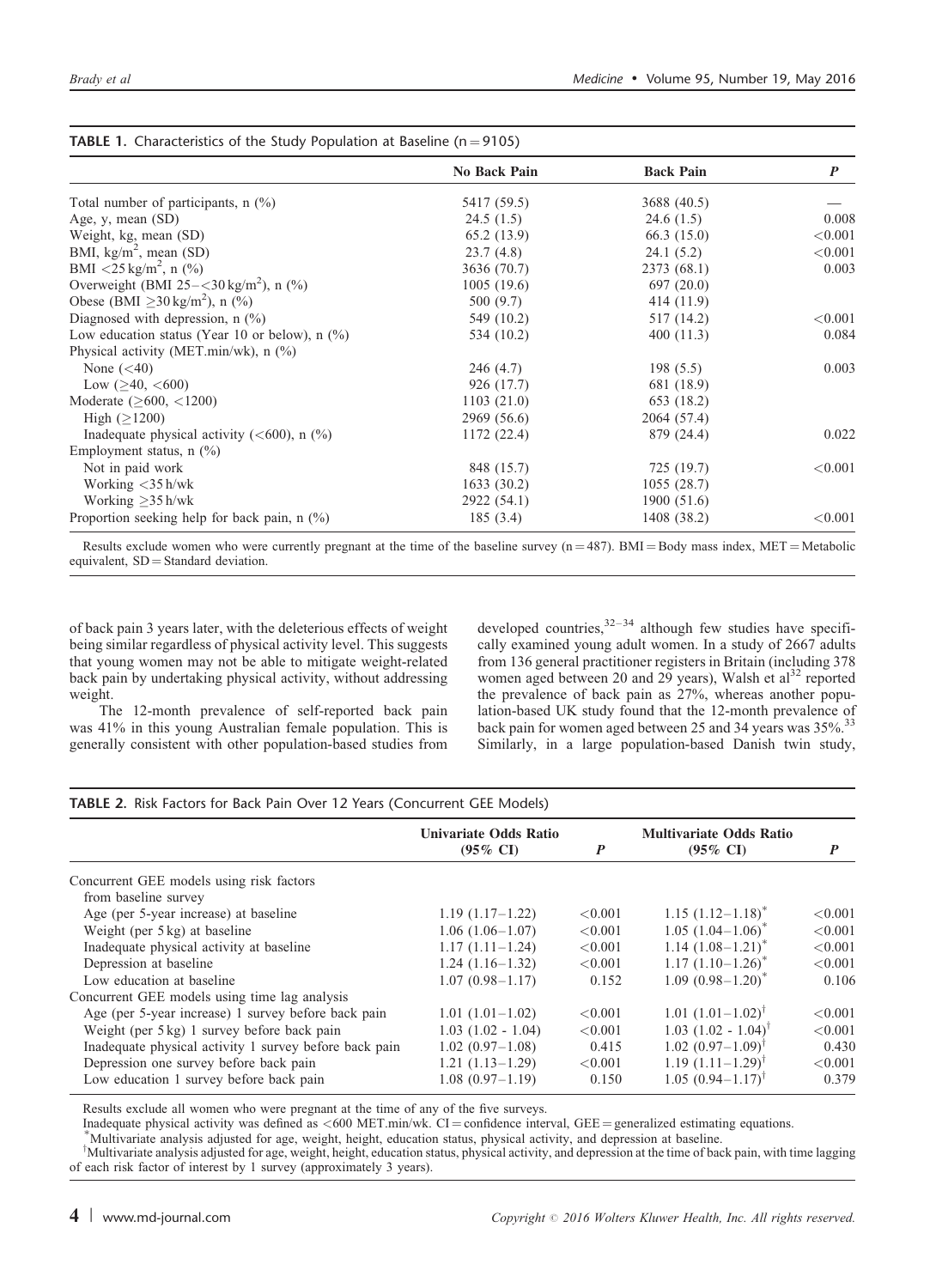|                                                                 | <b>Univariate Odds Ratio</b><br>$(95\% \text{ CI})$ |            | <b>Multivariate Odds Ratio</b><br>$(95\% \text{ CI})^*$ | P          |  |  |
|-----------------------------------------------------------------|-----------------------------------------------------|------------|---------------------------------------------------------|------------|--|--|
| No physical activity<br>$(<$ 40 MET.min/wk)                     | $1.07(1.03-1.10)$                                   | ${<}0.001$ | $1.04(1.00-1.07)$                                       | 0.026      |  |  |
| Low level physical activity<br>$($ >40, $<$ 600 MET.min/wk)     | $1.03(1.01-1.05)$                                   | ${<}0.001$ | $1.03(1.01-1.05)$                                       | 0.002      |  |  |
| Moderate level physical activity<br>$($ >600, <1200 MET.min/wk) | $1.03(1.01-1.05)$                                   | ${<}0.001$ | $1.02(1.01-1.04)$                                       | 0.008      |  |  |
| High level physical activity<br>$(>1200 \text{ MET,min/wk})$    | $1.03(1.02-1.04)$                                   | ${<}0.001$ | $1.03(1.02 - 1.04)$                                     | ${<}0.001$ |  |  |

TABLE 3. The Association Between Weight and Back Pain, Stratified By Physical Activity Level (GEE Time Lagged Models)—Odds Ratios for Back Pain for Each 5-kg Higher Weight at the Preceding Survey (3 Years Earlier)

Results exclude all women who were pregnant at the time of any of the five surveys.  $CI =$  confidence interval,  $GEE =$  generalized estimating equations,  $MET = Metabolic equivalent$ .

Multivariate analysis adjusted for age, height, education status, and depression from the time of back pain, with time lagging of the weight variable by 1 survey (approximately 3 years).

approximately 40% of women in their mid-20s had back pain in the past year,<sup>34</sup> and in a Finnish study of 2575 adults aged 24 to 39 years, 39.5% of women reported back pain in the past 12 months.<sup>35</sup> Taken together, these data support the notion that back pain is common in young adult women in Europe, and our data confirm similar high rates of back pain in young Australian women.

In this study, we found that higher weight independently predicted the risk of back pain over the next decade. To our knowledge, few longitudinal studies have examined this risk factor in community-based young women. Previous data have largely been from cross-sectional studies<sup>18,19</sup> or from working populations.<sup>36–38</sup> Also, past studies are limited by lower rates of obesity and weight gain than are now commonly seen in modern developed countries. In a prospective study of the 1958 British birth cohort, self-reported obesity in women at age 23 was associated with increased incidence of back pain 10 years later.<sup>14</sup> However, in a subsequent article focussing just on those with incident back pain from 32 to 33 years of age, obesity was no longer found to be a risk factor.<sup>15</sup> Previous population-based cohort studies, one of 1224 young adults without back  $pain<sup>17</sup>$ and the other of 6554 young adolescent twins,<sup>16</sup> showed no association between overweight or obesity and nonspecific back pain several years later. This may be in part because of the power of these studies. Although the sample size in the twin study was large, they were relatively young, and being twins, intrapair similarities may further reduce the power to show an effect. However, only 10% of the twin cohort were overweight (classified as  $\overline{BMI} > 24 \text{ kg/m}^2$ ). In contrast, in some large prospective studies of middle-aged adults, obesity in women has been associated with both incident<sup>39</sup> and chronic<sup>20</sup> back pain. Therefore, although obesity itself has been shown to be a potential risk factor for back pain in older adults, the data on young women are limited and inconsistent. This ongoing community-based study of a large sample of Australian women provides unique and robust evidence that weight independently predicts future back pain in young women over a 3- and 12-year period, particularly in those with a BMI  $\geq$ 25 kg/m<sup>2</sup>.

Our study also found that inadequate levels of physical activity (defined as less than 600 MET minutes per week) in young adulthood predicted back pain risk over the following decade. However, inadequate physical activity levels did not appear to predict back pain risk 3 years later. To date,

prospective studies that have examined the association between physical inactivity and back pain have yielded inconsistent results.21,22 Furthermore, none has focused on a young female population-based sample, nor adequately addressed the interaction between physical activity and weight in a longitudinal study. In a prospective study of young Finnish adults aged 24 to 39 years without back pain at baseline, low levels of physical activity were only associated with incident radiating back pain 6 years later in the obese, but not overweight, adults.<sup>17</sup> However, in a large study of middle-aged Norwegian adults (mean age >40 years), women who did 1 to 1.9 exercise sessions per week had a reduced risk of chronic back pain at 11-year follow-up, than those who did  $\lt 1$  exercise session per week.<sup>20</sup> In keeping with these inconsistencies, 2 systematic reviews have concluded that there is conflicting evidence to support an association between physical activity level and back pain.21,22 In contrast, our study has demonstrated that inadequate physical activity in young women is an independent predictor of back pain over the following decade. When we examined the relationship between inadequate physical activity and back pain risk 3 years later, it was not statistically significant, suggesting that consistently low levels of physical activity over a longer period may impact back pain risk. Importantly, these longitudinal observational data also suggest that being physically active may not mitigate subsequent weight-related back pain. Further intervention studies are required to explore the role of physical activity in the prevention of back pain at this life stage.

Depression and higher age were found to be independent predictors of back pain 3 years later and over the following decade. Age is a well-known risk factor for back pain.<sup>40</sup> Even in this young population there is an increased risk of back pain evident with higher age. Depression and psychological distress have, in some prospective studies, been shown to be predictors of back pain,<sup>15,41,42</sup> but data have been inconsistent and have not focused on young women. For example, a prospective cohort study of 2556 workers aged 35 to 59 years, found that women who felt depressed were not more likely to develop back pain over a 6-year period.<sup>43</sup> In contrast, Power et al<sup>15</sup> found that incident back pain in 32- to 33-year-old British women was more likely among those with psychological distress at 23 years of age. Although previously published data have been conflicting in other populations, we found that in this Australian cohort, depression did predict back pain over the following 12 years.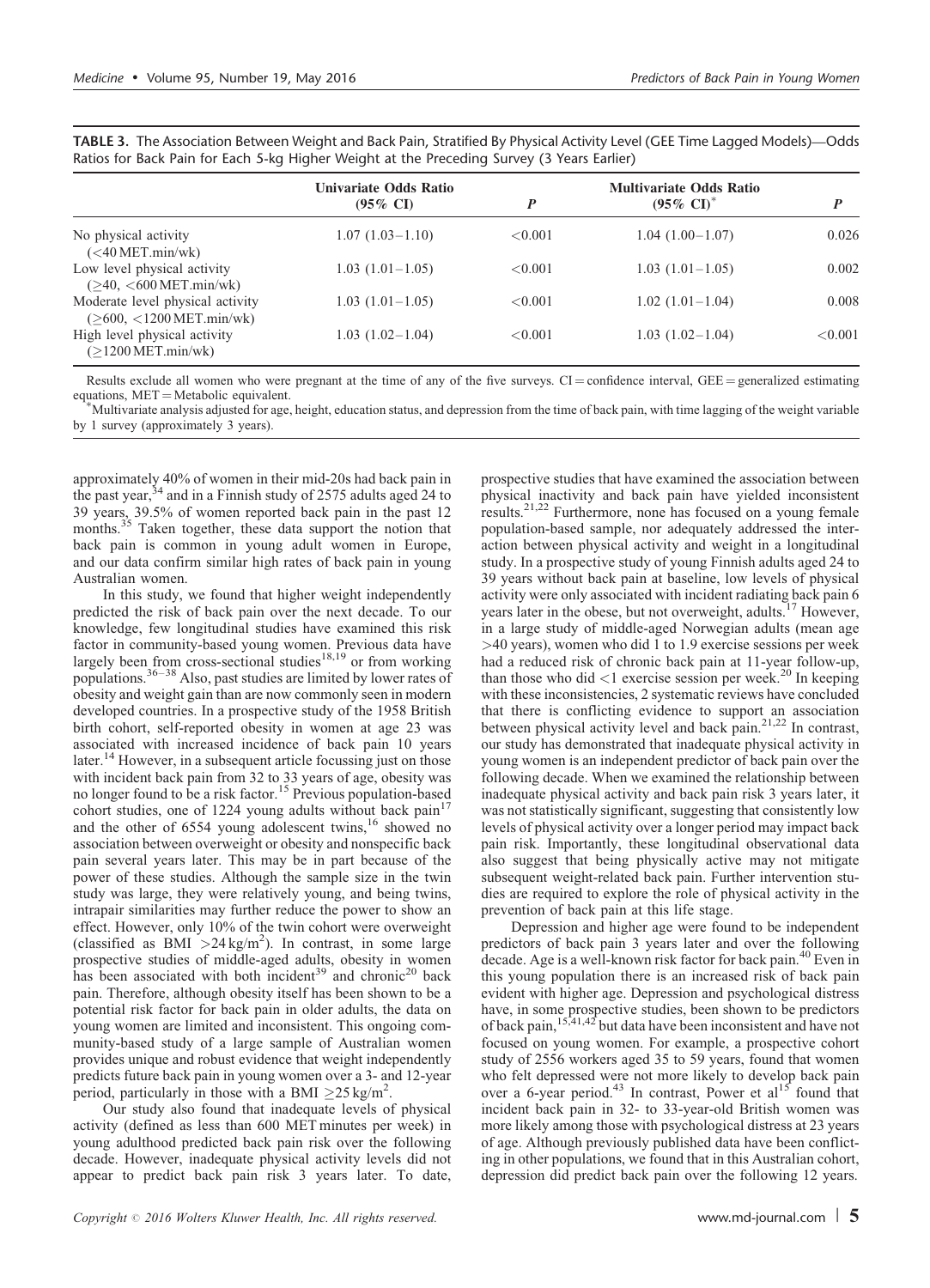The underlying mechanism of how higher weight, physical inactivity, and depression can contribute to the development of back pain is complex. Both physical inactivity and obesity (specifically fat mass) are independently associated with reduced lumbar intervertebral disc height and high intensity or disability back pain.44–46 Moreover, low levels of physical activity have also been associated with increased fat content of paraspinal muscles.<sup>44</sup> Fat or adipose tissue is metabolically active, releasing a variety of inflammatory mediators, which have been shown to be associated with structural abnormalities in spinal joints, $47$  pain pathways, $48$  and chronic back pain. $49$ There is also evidence suggesting that pain and depression both share common pathophysiologic pathways, including the activation of common neurocircuitries, common neurochemicals such as cytokines, and are associated with common clinical features.<sup>50</sup> Thus, it is biologically plausible that higher weight, inadequate physical inactivity levels, and depression are independent predictors for back pain, though further research is needed to confirm causation.

This study has some limitations. Obesity was based on selfreported data, which have the potential to introduce bias in terms of under-reporting weight, especially by overweight and obese women.<sup>51</sup> This is unlikely to explain our positive association between weight and back pain as it is more likely to have biased our results toward the null for the association between weight and back pain, particularly in the overweight and obese women. Although back pain in this study was also self-reported, the question we used identified women with back pain that was sufficient to result in a high proportion of help-seeking and was associated with less likelihood of being in paid work. Although physical activity levels were also self-reported, the survey questions used have been found to have satisfactory validity when compared with accelerometry.<sup>26</sup> Although depression status was self-reported, similar questions have been found to be reasonably accurate when compared with psychiatric or psychological assessment.<sup>52</sup> Although loss to follow-up was relatively small in this study, it is possible that the sample has become less representative over time. However, there were no important differences in general characteristics and back pain status between those who completed follow-up and those who did not. Major strengths of this study include the large, community-based population with high participation rates over 12 years, as well as the use of time-lag analysis to demonstrate the temporal relationship between risk factors and back pain. Likewise, a comparison of women who participated in the baseline ALSWH survey (1996) with women in the same age range from the Australian 1996 census has shown that the ALSWH participants were reasonably representative of the general population.<sup>23</sup>

In summary, back pain was common in this communitybased, young female cohort, and associated with greater helpseeking behavior and reduced workforce participation. Higher weight, age, inadequate levels of physical activity, and depression were all found to be independent predictors for back pain in young women over the following decade. We also found that the risk of weight-related back pain was not mitigated by increasing physical activity levels. Even though the magnitude of the increased risk in this study was small, the significant burden of back pain on a population level means that these risk factors could potentially have a large impact. Given that over half of our cohort gained 5 kg during the study period, we suggest that a strong emphasis on weight management will be important as a future prevention strategy. Similarly, targeting physical inactivity and improving mental health may be important for the prevention of back pain in young adult women, with intervention studies now needed.

# ACKNOWLEDGEMENTS

We are grateful to the Australian Government Department of Health and Ageing for funding and to the women who provided survey data.

#### **REFERENCES**

- 1. Hoy D, March L, Brooks P, et al. The global burden of low back pain: estimates from the Global Burden of Disease 2010 study. Ann Rheum Dis. 2014;73:968–974.
- 2. Katz JN. Lumbar disc disorders and low-back pain: socioeconomic factors and consequences. J Bone Joint Surg. 2006;88(Suppl 2):21-24.
- 3. Walker BF, Muller R, Grant WD. Low back pain in Australian adults: the economic burden. Asia Pac J Public Health. 2003;15:79–87.
- 4. Borenstein D. Mechanical low back pain–a rheumatologist's view. Nature reviews. Rheumatology. 2013;9:643–653.
- 5. Hestbaek L, Leboeuf-Yde C, Engberg M, et al. The course of low back pain in a general population. results from a 5-year prospective study. J Manipulative Physiol Ther. 2003;26:213–219.
- 6. Hoy D, Brooks P, Blyth F, et al. The epidemiology of low back pain. Best Pract Res Clin Rheumatol. 2010;24:769–781.
- 7. Deyo RA, Weinstein JN. Low back pain. N Engl J Med. 2001;344:363–370.
- 8. Andersson GBJ. Epidemiological features of chronic low-back pain. Lancet. 1999;354:581–585.
- 9. Fillingim RB, King CD, Ribeiro-Dasilva MC 3rd et al. Sex, gender, and pain: a review of recent clinical and experimental findings. J Pain. 2009;10:447–485.
- 10. Leino PI, Berg MA, Puska P. Is back pain increasing? Results from national surveys in Finland during 1978/9-1992. Scand J Rheumatol. 1994;23:269–276.
- 11. Schneider S, Randoll D, Buchner M. Why do women have back pain more than men? A representative prevalence study in the federal republic of Germany. Clin J Pain. 2006;22:738–747.
- 12. Harreby M, Kjer J, Hesselsoe G, et al. Epidemiological aspects and risk factors for low back pain in 38-year-old men and women: a 25-year prospective cohort study of 640 school children. Eur Spine J. 1996;5:312–318.
- 13. Walker BF, Muller R, Grant WD. Low back pain in Australian adults. health provider utilization and care seeking. J Manipulative Physiol Ther. 2004;27:327–335.
- 14. Lake JK, Power C, Cole TJ. Back pain and obesity in the 1958 British birth cohort. cause or effect? J Clin Epidemiol. 2000;53: 245–250.
- 15. Power C, Frank J, Hertzman C, et al. Predictors of low back pain onset in a prospective British study. Am J Public Health. 2001;91:1671–1678.
- 16. Hestbaek L, Leboeuf-Yde C, Kyvik KO. Are lifestyle-factors in adolescence predictors for adult low back pain? A cross-sectional and prospective study of young twins. BMC Musculoskelet Disord. 2006;7:27.
- 17. Shiri R, Solovieva S, Husgafvel-Pursiainen K, et al. The role of obesity and physical activity in non-specific and radiating low back pain: the Young Finns study. Semin Arthritis Rheum. 2013;42: 640–650.
- 18. Dario AB, Ferreira ML, Refshauge KM, et al. The relationship between obesity, low back pain, and lumbar disc degeneration when genetics and the environment are considered: a systematic review of twin studies. Spine J. 2015;15:1106–1117.